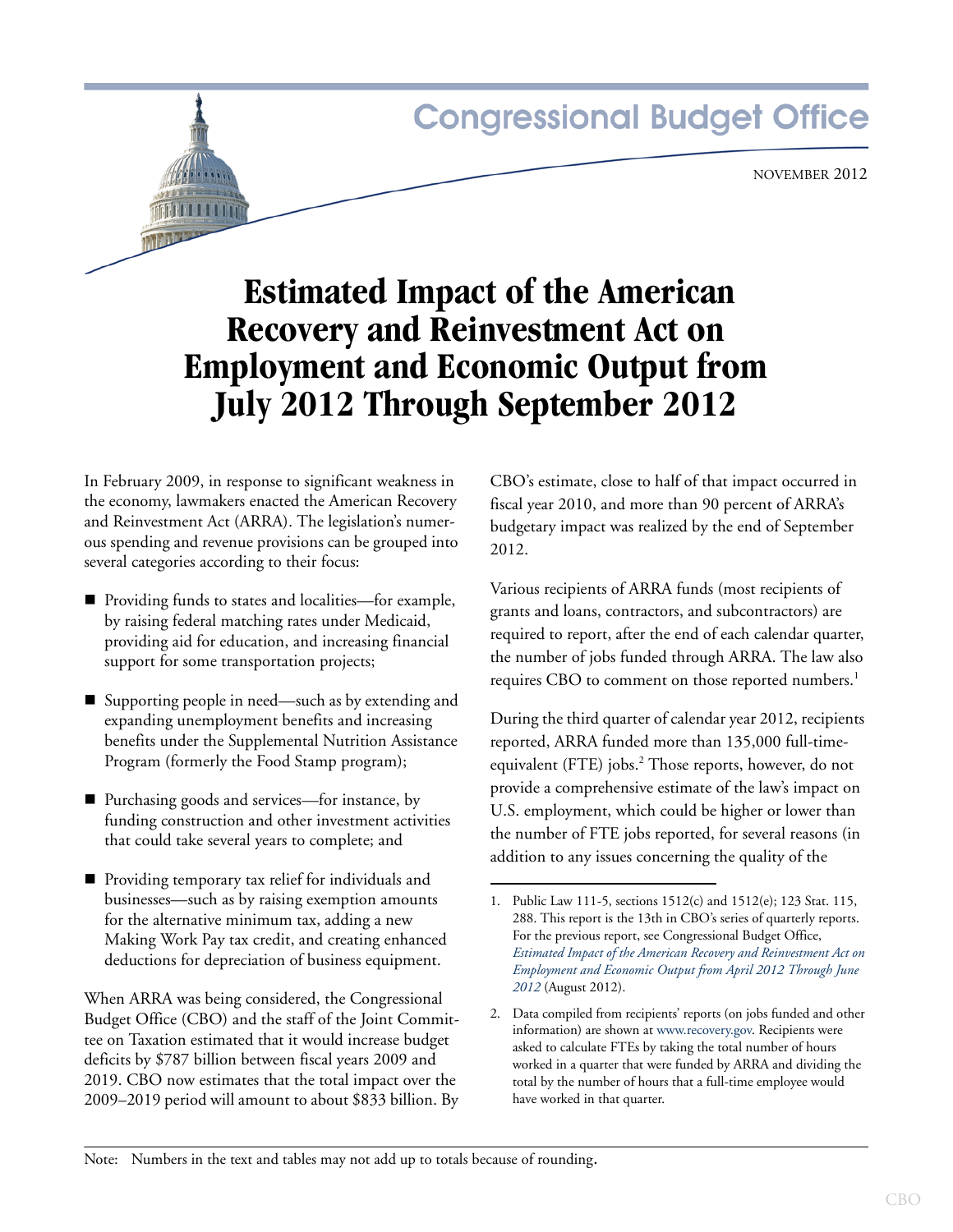reports' data).<sup>3</sup> First, some of the jobs included in the reports might have existed even without the stimulus package, with employees working on the same activities or other activities. Second, the reports cover employers that received ARRA funding directly and those employers' immediate subcontractors (the so-called primary and secondary recipients of ARRA funding) but not lower-level subcontractors. Third, the reports do not attempt to measure the number of jobs that were created or retained indirectly as a result of recipients' increased income, and the increased income of their employees, which could boost demand for other products and services as they spent their paychecks. Fourth, the recipients' reports cover only certain ARRA appropriations, which encompass about one-fifth of the total either spent by the government or conveyed through tax reductions in ARRA; the reports do not measure the effects of other provisions of the stimulus package, such as tax cuts and transfer payments (including unemployment insurance payments) to individual people.

Estimating the law's overall effects on employment requires a more comprehensive analysis than can be achieved by using the recipients' reports. Therefore, looking at recorded spending to date along with estimates of the other effects of ARRA on spending and revenues, CBO has estimated the law's impact on employment and economic output using evidence about the effects of previous similar policies and drawing on various mathematical models that represent the workings of the economy.<sup>4</sup> On that basis, and as summarized in [Table 1,](#page-2-0) CBO estimates that ARRA's policies had the following effects in the third quarter of calendar year 2012 compared with what would have occurred otherwise:

■ They raised real (inflation-adjusted) gross domestic product (GDP) by between 0.1 percent and 0.7 percent,

- They lowered the unemployment rate by between 0.1 percentage points and 0.5 percentage points,
- They increased the number of people employed by between 0.2 million and 0.9 million, and
- They increased the number of full-time-equivalent jobs by 0.2 million to 1.0 million. (Increases in FTE jobs include shifts from part-time to full-time work or overtime and are thus generally larger than increases in the number of employed workers.)

The effects of ARRA on output peaked in the first half of 2010 and have since diminished, CBO estimates. The effects of ARRA on employment are estimated to lag slightly behind the effects on output; CBO estimates that the employment effects began to wane at the end of 2010 and continued to do so through the third quarter of 2012. Still, CBO estimates that, compared with what would have occurred otherwise, ARRA will raise real GDP in 2012 by between 0.1 percent and 0.8 percent and will increase the number of people employed in 2012 by between 0.2 million and 1.1 million.

Although CBO has examined data on output and employment during the period since ARRA's enactment, those data are not as helpful in determining ARRA's economic effects as might be supposed because isolating the effects would require knowing what path the economy would have taken in the absence of the law. Because that path cannot be observed, the new data add only limited information about ARRA's impact.

# **Measuring ARRA's Impact Using Recipients' Reports**

ARRA requires primary and secondary recipients of more than \$25,000 from appropriations made under the law to report a variety of information each calendar quarter. That group includes most grant and loan recipients, contractors, and subcontractors, but it excludes individual people. The information to be submitted includes the amount of funding received and spent; the name, description, and completion status of the project or activity funded; the number of jobs funded; and, for investments in infrastructure, the purpose and cost of the investment. Recipients who filed third-quarter reports in October 2012 reported the number of jobs on the basis

<sup>3.</sup> For a discussion of data quality, see Government Accountability Office, *Recovery Act: Opportunities to Improve Management and Strengthen Accountability over States' and Localities' Uses of Funds,* GAO-10-999 (September 2010), [www.gao.gov/new.items/](http://www.gao.gov/new.items/d10999.pdf) [d10999.pdf.](http://www.gao.gov/new.items/d10999.pdf)

<sup>4.</sup> For a more detailed discussion of CBO's approach to analyzing short-term fiscal policy, see Felix Reichling and Charles Whalen, *[Assessing the Short-Term Effects on Output of Changes in Federal](http://www.cbo.gov/publication/43278)  [Fiscal Policies](http://www.cbo.gov/publication/43278)*, Congressional Budget Office Working Paper 2012-08 (May 2012).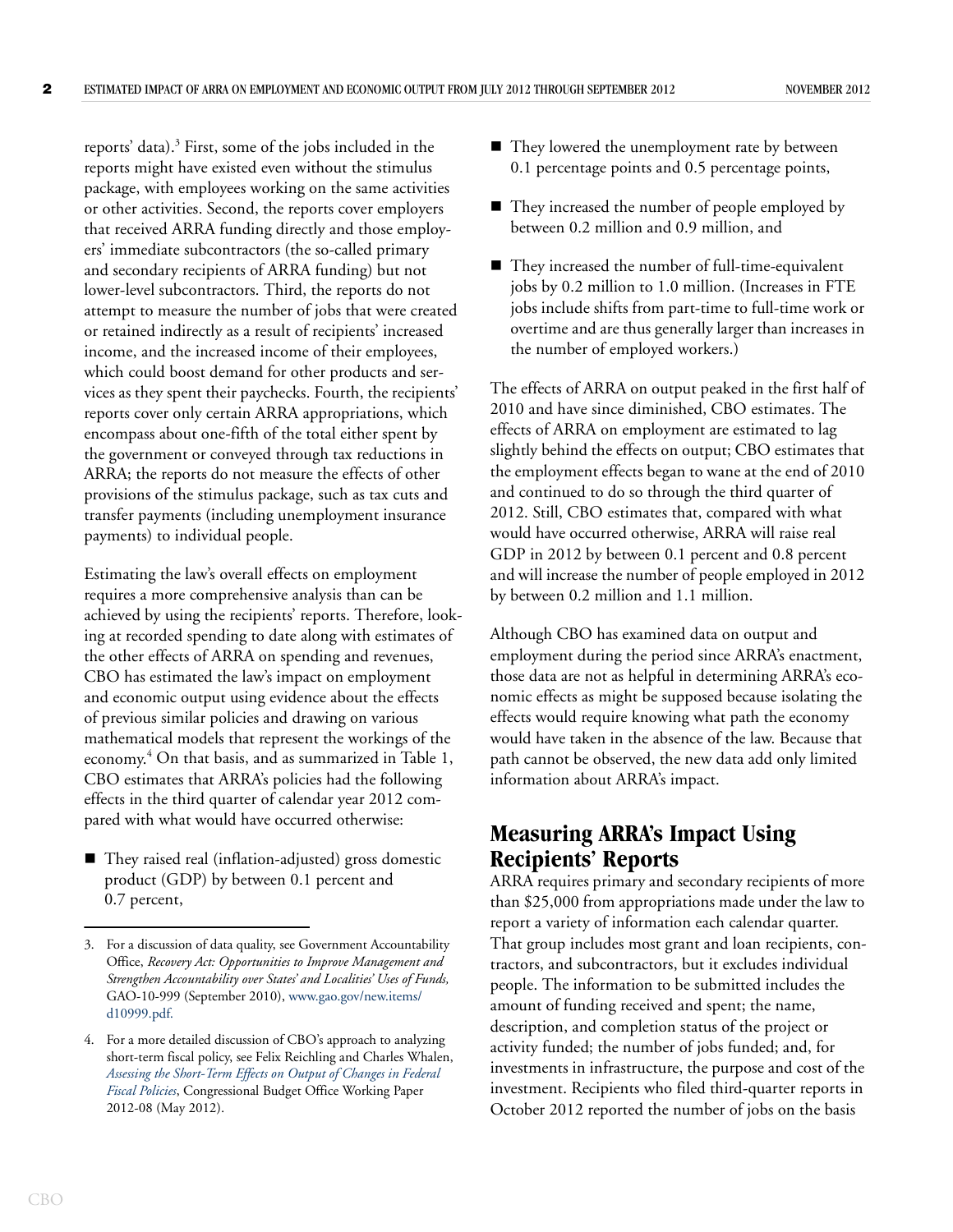### <span id="page-2-0"></span>**Table 1.**

# **Estimated Macroeconomic Impact of the American Recovery and Reinvestment Act, 2009 to 2013**

|      | <b>Change Attributable to ARRA</b>                     |             |                                                 |                 |                                                 |             |                                                                         |                 |  |  |
|------|--------------------------------------------------------|-------------|-------------------------------------------------|-----------------|-------------------------------------------------|-------------|-------------------------------------------------------------------------|-----------------|--|--|
|      | <b>Real Gross Domestic</b><br><b>Product (Percent)</b> |             | <b>Unemployment Rate</b><br>(Percentage points) |                 | <b>Employment Years</b><br>(Millions of people) |             | Full-Time-Equivalent<br><b>Employment Years (Millions)</b> <sup>a</sup> |                 |  |  |
|      |                                                        |             |                                                 |                 |                                                 |             |                                                                         |                 |  |  |
|      | Low                                                    | <b>High</b> | Low                                             | <b>High</b>     | Low                                             | <b>High</b> | Low                                                                     | <b>High</b>     |  |  |
|      | <b>Estimate</b>                                        | Estimate    | <b>Estimate</b>                                 | <b>Estimate</b> | <b>Estimate</b>                                 | Estimate    | Estimate                                                                | <b>Estimate</b> |  |  |
|      |                                                        |             |                                                 |                 | <b>Calendar Year Quarters</b>                   |             |                                                                         |                 |  |  |
| 2009 |                                                        |             |                                                 |                 |                                                 |             |                                                                         |                 |  |  |
| Q1   | $\star$                                                | 0.1         | $\star$                                         | $\star$         | $\star$                                         | $\star$     | $\star$                                                                 | $0.1\,$         |  |  |
| Q2   | 0.4                                                    | 1.4         | $\mbox{-}0.1$                                   | $-0.3$          | $0.1\,$                                         | $0.5\,$     | 0.2                                                                     | $0.7\,$         |  |  |
| Q3   | $0.6\,$                                                | 2.4         | $-0.2$                                          | $-0.6$          | 0.3                                             | $1.2\,$     | 0.4                                                                     | $1.7$           |  |  |
| Q4   | 0.7                                                    | 3.4         | $-0.3$                                          | $-1.1$          | 0.5                                             | 1.9         | 0.7                                                                     | 2.8             |  |  |
| 2010 |                                                        |             |                                                 |                 |                                                 |             |                                                                         |                 |  |  |
| Q1   | 0.9                                                    | 4.3         | $-0.3$                                          | $-1.5$          | 0.6                                             | 2.7         | 0.9                                                                     | 4.0             |  |  |
| Q2   | $0.8\,$                                                | 4.6         | $-0.4$                                          | $-1.8$          | 0.7                                             | 3.4         | 1.0                                                                     | 4.8             |  |  |
| Q3   | 0.7                                                    | 4.1         | $-0.4$                                          | $-2.0$          | 0.7                                             | 3.6         | $1.0\,$                                                                 | 5.1             |  |  |
| Q4   | 0.6                                                    | 3.5         | $-0.3$                                          | $-1.9$          | 0.6                                             | 3.5         | 0.9                                                                     | 4.9             |  |  |
|      |                                                        |             |                                                 |                 |                                                 |             |                                                                         |                 |  |  |
| 2011 |                                                        |             |                                                 |                 |                                                 |             |                                                                         |                 |  |  |
| Q1   | 0.6                                                    | 3.2         | $-0.3$                                          | $-1.8$          | 0.6                                             | 3.3         | $0.8\,$                                                                 | 4.6             |  |  |
| Q2   | 0.4                                                    | 2.5         | $-0.3$                                          | $-1.6$          | 0.5                                             | 2.9         | $0.7\,$                                                                 | 3.9             |  |  |
| Q3   | 0.3                                                    | 2.0         | $-0.2$                                          | $-1.3$          | 0.4                                             | 2.4         | 0.5                                                                     | 3.2             |  |  |
| Q4   | 0.2                                                    | $1.5\,$     | $-0.2$                                          | $\text{-}1.1$   | 0.3                                             | 2.0         | 0.4                                                                     | 2.6             |  |  |
|      |                                                        |             |                                                 |                 |                                                 |             |                                                                         |                 |  |  |
| 2012 |                                                        |             |                                                 |                 |                                                 |             |                                                                         |                 |  |  |
| Q1   | 0.1                                                    | 1.0         | $-0.1$                                          | $-0.8$          | 0.2                                             | 1.5         | 0.3                                                                     | 1.9             |  |  |
| Q2   | 0.1                                                    | 0.8         | $-0.1$                                          | $-0.6$          | $0.2\,$                                         | 1.2         | 0.2                                                                     | 1.3             |  |  |
| Q3   | 0.1                                                    | $0.7\,$     | $-0.1$                                          | $-0.5$          | 0.2                                             | 0.9         | 0.2                                                                     | $1.0\,$         |  |  |
| Q4   | 0.1                                                    | 0.6         | $-0.1$                                          | $-0.4$          | 0.1                                             | 0.8         | $0.1\,$                                                                 | 0.7             |  |  |
| 2013 |                                                        |             |                                                 |                 |                                                 |             |                                                                         |                 |  |  |
| Q1   | 0.1                                                    | 0.5         | $-0.1$                                          | $-0.3$          | 0.1                                             | 0.6         | 0.1                                                                     | 0.5             |  |  |
| Q2   | 0.1                                                    | 0.4         | $\star$                                         | $-0.3$          | 0.1                                             | 0.5         | 0.1                                                                     | 0.4             |  |  |
| Q3   | $0.1\,$                                                | 0.4         | $\star$                                         | $-0.2$          | 0.1                                             | 0.5         | $\star$                                                                 | 0.3             |  |  |
| Q4   | $\star$                                                | 0.3         | $\star$                                         | $-0.2$          | 0.1                                             | 0.4         | $\star$                                                                 | 0.2             |  |  |
|      |                                                        |             |                                                 |                 |                                                 |             |                                                                         |                 |  |  |
|      |                                                        |             |                                                 |                 | <b>Calendar Year Average</b>                    |             |                                                                         |                 |  |  |
| 2009 | 0.4                                                    | $1.8\,$     | $-0.1$                                          | $-0.5$          | 0.2                                             | $0.9\,$     | 0.3                                                                     | $1.3\,$         |  |  |
| 2010 | 0.7                                                    | 4.1         | $-0.4$                                          | $-1.8$          | 0.7                                             | 3.3         | 0.9                                                                     | 4.7             |  |  |
| 2011 | 0.4                                                    | 2.3         | $-0.2$                                          | $-1.4$          | 0.4                                             | 2.6         | 0.6                                                                     | 3.6             |  |  |
| 2012 | $0.1\,$                                                | 0.8         | $-0.1$                                          | $-0.6$          | 0.2                                             | $1.1\,$     | 0.2                                                                     | $1.2\,$         |  |  |
| 2013 | $0.1\,$                                                | 0.4         | $\star$                                         | $-0.3$          | 0.1                                             | 0.5         | $0.1\,$                                                                 | 0.3             |  |  |

Source: Congressional Budget Office.

Note:  $* =$  Between -0.05 and 0.05.

a. A year of full-time-equivalent employment years is 40 hours of employment per week for one year.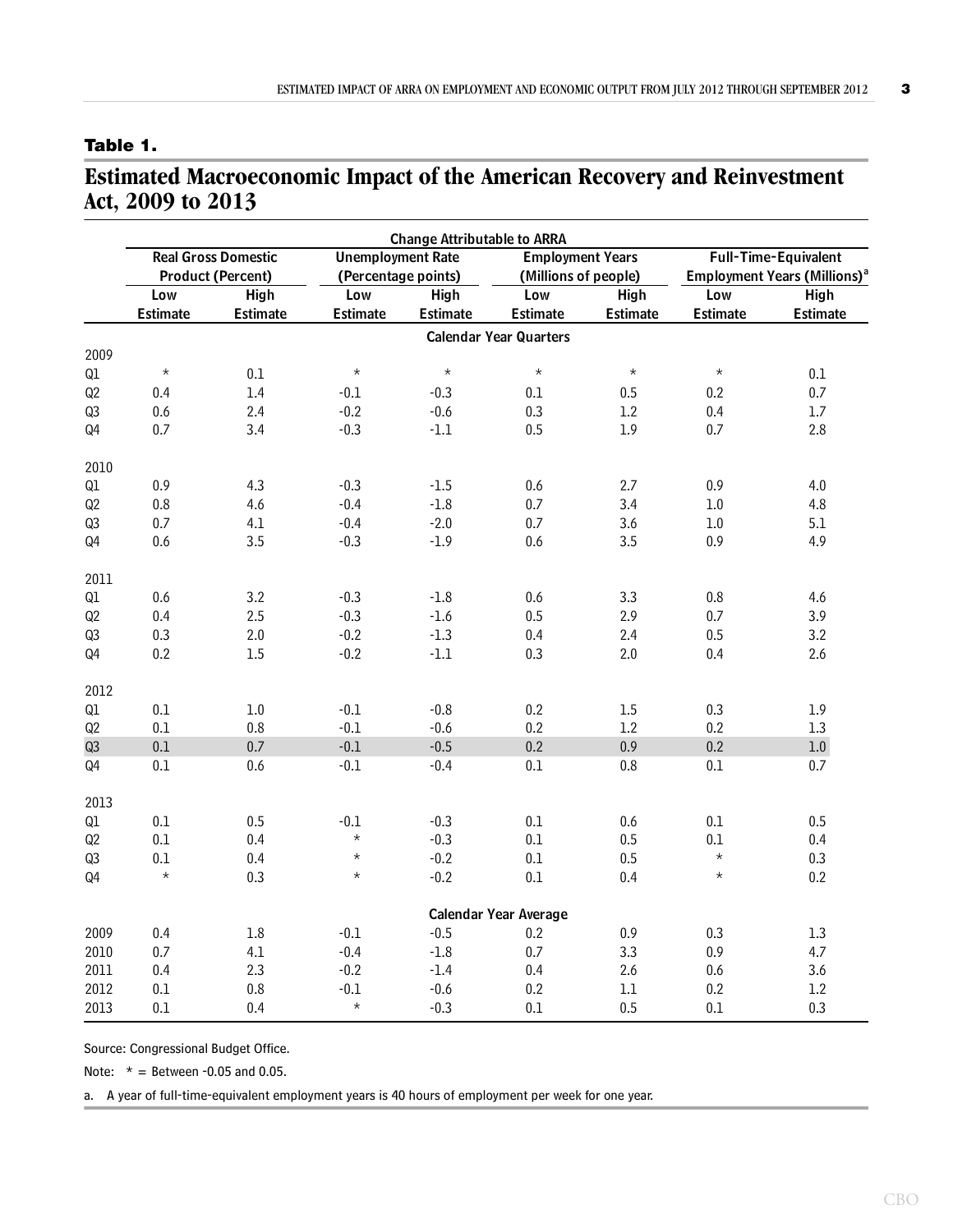of the number of employee hours paid for with ARRA funds in the quarter.<sup>5</sup>

According to those reports, 135,455 full-time-equivalent jobs were funded by ARRA during the third quarter.<sup>6</sup> However, the reported number of jobs funded is not a comprehensive measure of ARRA's effect on overall employment or even of those provisions of ARRA for which recipients' reports are required. The actual impact could, in principle, be significantly larger or smaller than the number of jobs reported.

If, for example, recipients' reports include employment that would have occurred without ARRA, the impact on employment suggested by the reports could be too great. Some people whose employment was attributed to ARRA might have worked on other activities in the absence of the law—for example, a business might have bid on other projects if its resources had not been committed to projects funded by ARRA. In the case of government employees, state or local taxes might have been raised in the absence of ARRA funding (or transfer payments might have been reduced) to pay for some of the jobs that were counted as funded by ARRA.

Conversely, the reported figure could be too low because the reporting requirement is limited to primary and secondary recipients of funds and thus excludes lowerlevel recipients, such as subcontractors hired by a main subcontractor. Thus, if expenditures under ARRA led to increases in employment among lower-level subcontractors and vendors, those effects would be missed by the reports.

Recipients' reports also do not include indirect effects that could increase or decrease the impact on employment. Among those effects are potential declines in

employment in other businesses or economic sectors as demand shifts toward the recipients of ARRA funding a phenomenon often called the "crowding out" effect of government policies. Conversely, spending under ARRA could lead to higher employment at companies that are not directly connected to that spending—for example, because of additional purchases made by people who would be unemployed were it not for ARRA funds. CBO estimates that, under current conditions, the indirect effects, on net, would tend to reinforce the direct effects for most of the range of their estimated magnitude.

Finally, the recipients' reports reflect only about one-fifth of the total amount of spending increases or tax reductions that are attributable to ARRA's provisions. The reports cover direct government purchases of goods and services, grants and loans to private entities, and some grants to states and localities, but they do not cover tax cuts or increases in transfer payments to individuals. The tax reductions and spending that are not covered by the recipients' reports probably had substantial effects on purchases of goods and services and, therefore, on employment.

### **Measuring ARRA's Impact Using Economic Models and Historical Data**

CBO used various economic models and historical data to guide its estimate of the way in which output and employment are affected by increases in outlays and reductions in revenues under ARRA. CBO's assessment is that different elements of ARRA (such as particular types of tax cuts, transfer payments, and government purchases) have had different effects on economic output per dollar of higher spending or lower tax receipts. Multiplying estimates of those per-dollar effects by the dollar amounts of each element of ARRA yields an estimate of the law's total impact on output. To produce estimates of ARRA's total impact on employment, CBO combined that estimate with estimates of how changes in output affect the unemployment rate and participation in the labor force.

#### **CBO's Modeling Approach**

CBO used evidence from models and historical relationships to determine estimated "multipliers" for each of several categories of spending and tax provisions in ARRA, as shown in [Table 2.](#page-5-0) Each multiplier represents

<sup>5.</sup> Specifically, recipients were instructed to calculate the number of FTE jobs funded through ARRA by counting the total number of hours worked that were funded by ARRA during the third quarter, divided by the number of hours in a full-time schedule for a quarter. For details and examples, see Office of Management and Budget, "Recovery FAQs for Federal Contractors on Reporting," [www.whitehouse.gov/omb/recovery\\_faqs\\_contractors/#report15.](http://www.whitehouse.gov/omb/recovery_faqs_contractors/#report15)

<sup>6.</sup> For the number of jobs by agency, see "Top Agencies, as Reported by Recipients (Jul 1-Sep 30, 2012)," w[ww.recovery.gov/Pages/](http://www.recovery.gov/Pages/TextView.aspx?data=jobSummaryAgency&topnumber=200&qtr=2012Q3) [TextView.aspx?data=jobSummaryAgency&topnumber=200&qtr](http://www.recovery.gov/Pages/TextView.aspx?data=jobSummaryAgency&topnumber=200&qtr=2012Q3) [=2012Q3](http://www.recovery.gov/Pages/TextView.aspx?data=jobSummaryAgency&topnumber=200&qtr=2012Q3).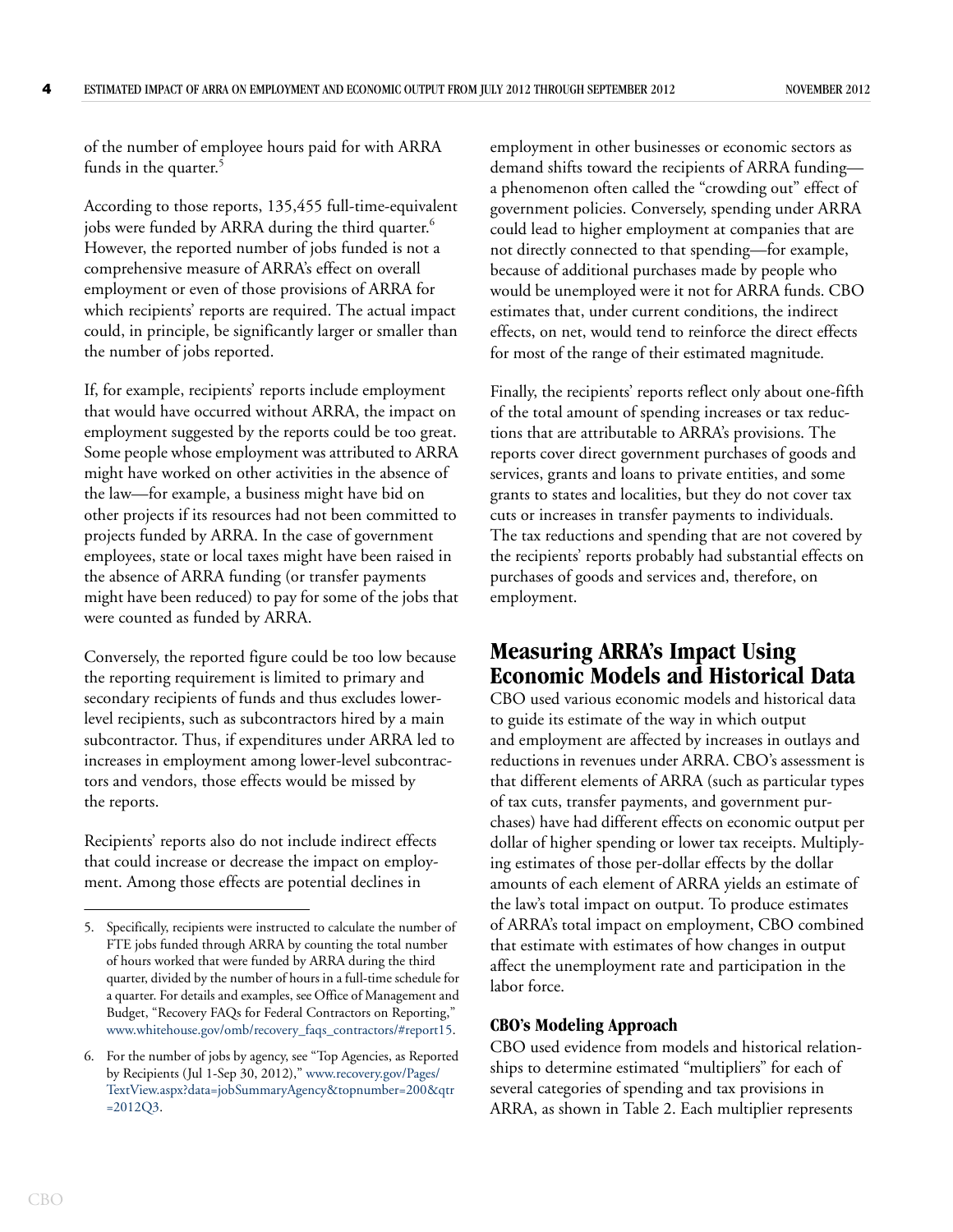the estimated direct and indirect effects on the nation's output of a dollar's worth of a given policy. Therefore, a provision's multiplier can be applied to the budgetary cost of that provision to estimate its overall impact on output.

Direct effects consist of immediate (or first-round) effects on economic activity. Government purchases of goods and services directly add to the nation's output, dollar for dollar. For reductions in taxes, increases in transfer payments, and increases in aid to state and local governments, the size of the direct effect depends on the policy's impact on the behavior of recipients. If someone receives a dollar in transfer payments and spends 80 cents (saving the other 20 cents), production increases over time to meet the additional demand generated by that spending, and the direct impact on output is 80 cents. Similarly, if a dollar in aid to a state government leads that government to spend 50 cents more on employees' salaries (but causes no other changes in state spending or revenues, with the other 50 cents used to reduce borrowing or build up rainy-day funds), the direct impact on output is 50 cents.

CBO reviewed evidence on the responses of households, businesses, and governments to various types of tax cuts and transfer payments to estimate the size of those policies' direct effects on output.<sup>7</sup> For example:

■ A one-time cash payment is likely to have less impact on a household's purchases than is a longer-lasting change to disposable income because the one-time payment has a smaller effect on total lifetime disposable income.

- Increases in disposable income are likely to boost purchases more for lower-income than for higher-income households. That difference arises, at least in part, because a larger share of people in lower-income households cannot borrow as much money as they would wish in order to spend more than they do currently.
- Changes to corporate taxes that primarily affect aftertax profits on past investment generally have a smaller impact on output than do policies that alter the return from new investment.

Government policies also can have indirect effects that enhance or offset the direct effects. Direct effects are enhanced when, for example, a government policy creates jobs and those who are hired use their income to boost consumption. Direct effects also are enhanced when greater demand for goods and services prompts companies to increase investment to bolster their future production.

In the other direction, substantial government spending can cause a shift in resources (including employees) away from production in other businesses and sectors to government-funded projects. That indirect crowdingout effect could cause growth in employment among recipients of ARRA funding to be offset by declines in employment elsewhere in the economy. Increases in interest rates are one possible mechanism for such crowding out: Higher interest rates discourage spending on investment and on durable goods such as cars because they raise the cost of borrowing. However, because the Federal Reserve has kept short-term interest rates very low, that mechanism does not appear to have been an important factor through the third quarter of 2012. By another mechanism for crowding out, activities funded by ARRA could reduce production elsewhere in the economy if they used scarce materials or workers with specific skills, creating bottlenecks that hindered other activities. That effect, too, has probably been much smaller since ARRA was enacted than it might have been otherwise because of high unemployment and a large amount of unused resources (as well as the diversity of activities funded under ARRA).

In estimating the magnitude of indirect effects, CBO relied heavily on estimates from macroeconometric

<sup>7.</sup> On household spending, for example, see Jonathan A. Parker and others, *Consumer Spending and the Economic Stimulus Payments of 2008,* Working Paper 16684 (Cambridge, Mass.: National Bureau of Economic Research, January 2011); Matthew D. Shapiro and Joel Slemrod, "Did the 2008 Tax Rebates Stimulate Spending?" *American Economic Review,* vol. 9, no. 2 (May 2009), pp. 374–379; Sumit Agarwal, Chunlin Liu, and Nicholas S. Souleles, "The Reaction of Consumer Spending and Debt to Tax Rebates: Evidence from Consumer Credit Data," *Journal of Political Economy,* vol. 115, no. 6 (December 2007), pp. 986–1019; and David S. Johnson, Jonathan A. Parker, and Nicholas S. Souleles, "Household Expenditure and the Income Tax Rebates of 2001," A*merican Economic Review,* vol. 96, no. 5 (December 2006), pp. 1589–1610.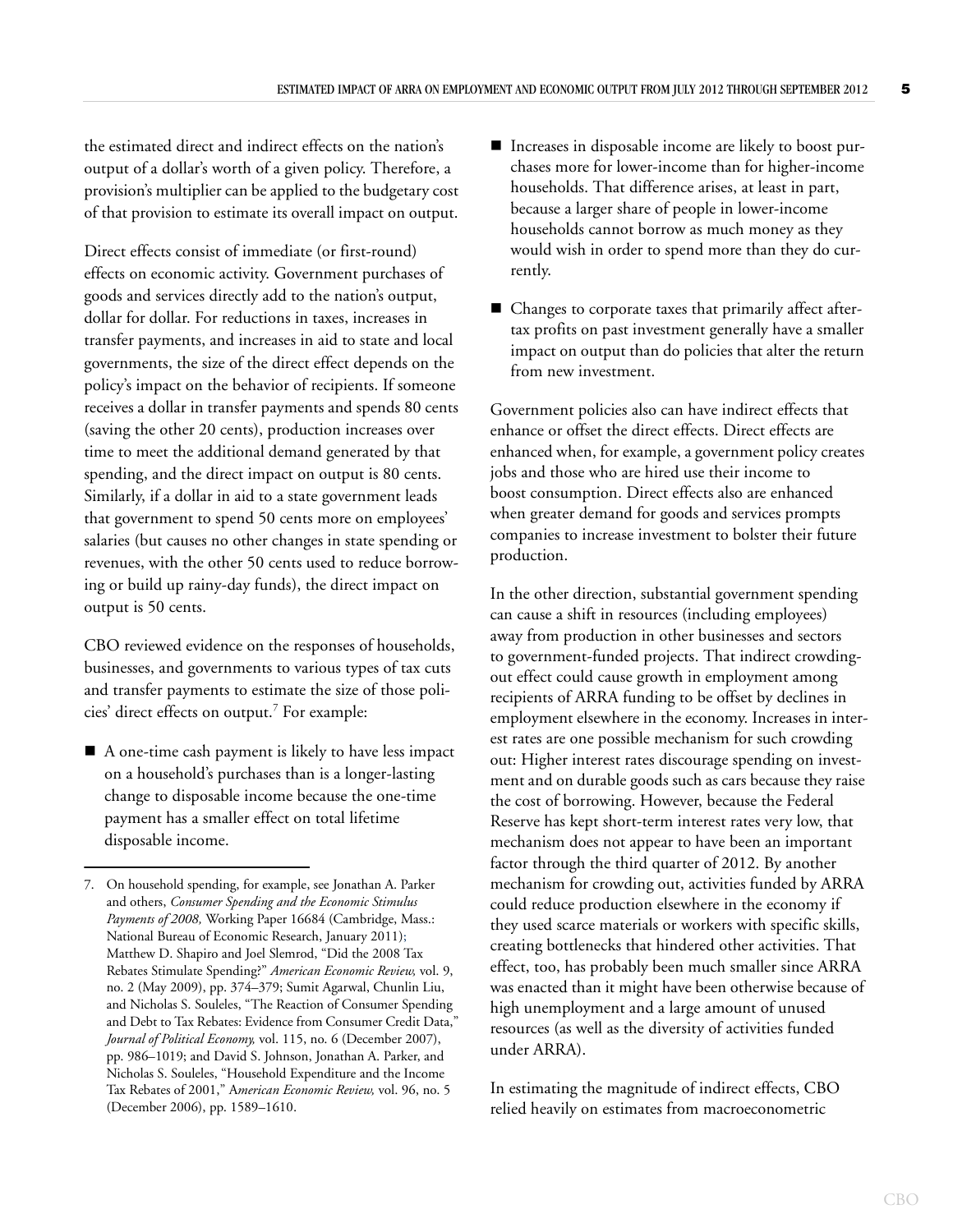#### <span id="page-5-0"></span>**Table 2.**

# **Estimated Output Multipliers of Major Provisions of the American Recovery and Reinvestment Act of 2009**

|                                                                                  |                     | <b>Estimated Output Multipliers<sup>a</sup></b> |                                                                                                                                                                                                                                                                                                                           |  |  |
|----------------------------------------------------------------------------------|---------------------|-------------------------------------------------|---------------------------------------------------------------------------------------------------------------------------------------------------------------------------------------------------------------------------------------------------------------------------------------------------------------------------|--|--|
| <b>Type of Activity</b>                                                          | <b>Low Estimate</b> | <b>High Estimate</b>                            | <b>Major Provisions of ARRA</b>                                                                                                                                                                                                                                                                                           |  |  |
| Purchases of Goods and Services<br>by the Federal Government                     | 0.5                 | 2.5                                             | Division A, Title II: Other; Title IV: Energy Efficiency and<br>Renewable Energy; Title IV: Innovative Technology Loan<br>Guarantee Program; Title IV: Other Energy Programs; Title V:<br>Federal Buildings Fund; Title VIII: National Institutes of Health;<br>Title VIII: Other Department of Health and Human Services |  |  |
| Transfer Payments to State and<br><b>Local Governments for</b><br>Infrastructure | 0.4                 | 2.2                                             | Division A, Title VII: Clean Water and Drinking Water State<br>Revolving Funds; Title XI: Other Housing Assistance; Title XII:<br>Highway Construction; Title XII: Other Transportation                                                                                                                                   |  |  |
| Transfer Payments to State and<br>Local Governments for Other<br>Purposes        | 0.4                 | 1.8                                             | Division A, Title VIII: Education for the Disadvantaged; Title<br>VIII: Special Education; Title IX: State Fiscal Stabilization Fund;<br>Division B, Title V: State Fiscal Relief Fund                                                                                                                                    |  |  |
| <b>Transfer Payments to Individuals</b>                                          | 0.4                 | 2.1                                             | Division A, Title I: Supplemental Nutrition Assistance Program;<br>Title VIII: Student Financial Assistance; Division B, Title I:<br>Refundable Tax Credits; Title II: Unemployment<br>Compensation; Title III: Health Insurance Assistance <sup>b</sup>                                                                  |  |  |
| One-Time Payments to Retirees                                                    | 0.2                 | 1.0                                             | Division B, Title II: Economic Recovery Payments                                                                                                                                                                                                                                                                          |  |  |
| Two-Year Tax Cuts for Lower-<br>and Middle-Income People                         | 0.3                 | 1.5                                             | Division B, Title I: Making Work Pay Credit;<br>American Opportunity Tax Credit                                                                                                                                                                                                                                           |  |  |
| One-Year Tax Cut for Higher-<br><b>Income People</b>                             | 0.1                 | 0.6                                             | Increase in Individual AMT Exemption Amount                                                                                                                                                                                                                                                                               |  |  |
| <b>Extension of First-Time</b><br>Homebuyer Credit                               | 0.2                 | 0.8                                             | Extension of First-Time Homebuyer Credit                                                                                                                                                                                                                                                                                  |  |  |

**Continued**

forecasting models, informed by evidence from other types of models, direct estimation using historical data, and ongoing review of relevant research.<sup>8</sup>

The multipliers are applied to outlays when they occur and to changes in taxes or transfer payments when they affect disposable income. CBO's estimates, therefore,

account for the different rates of spending for various types of appropriations and, similarly, for the timing of different tax cuts or transfer payments. In some cases, when different elements of a single provision were estimated to have different multipliers, the total cost of a provision was divided among more than one category. In those cases, the provision is shown in [Table 2](#page-5-0) in the category to which most of its budgetary cost applied. Provisions that affect outlays (including refundable tax credits) are identified by the same names used in CBO's

<sup>8.</sup> For a detailed discussion of those sources of information, see Felix Reichling and Charles Whalen, *[Assessing the Short-Term Effects on](http://www.cbo.gov/publication/43278)  [Output of Changes in Federal Fiscal Policies](http://www.cbo.gov/publication/43278)*, Congressional Budget Office Working Paper 2012-08 (May 2012).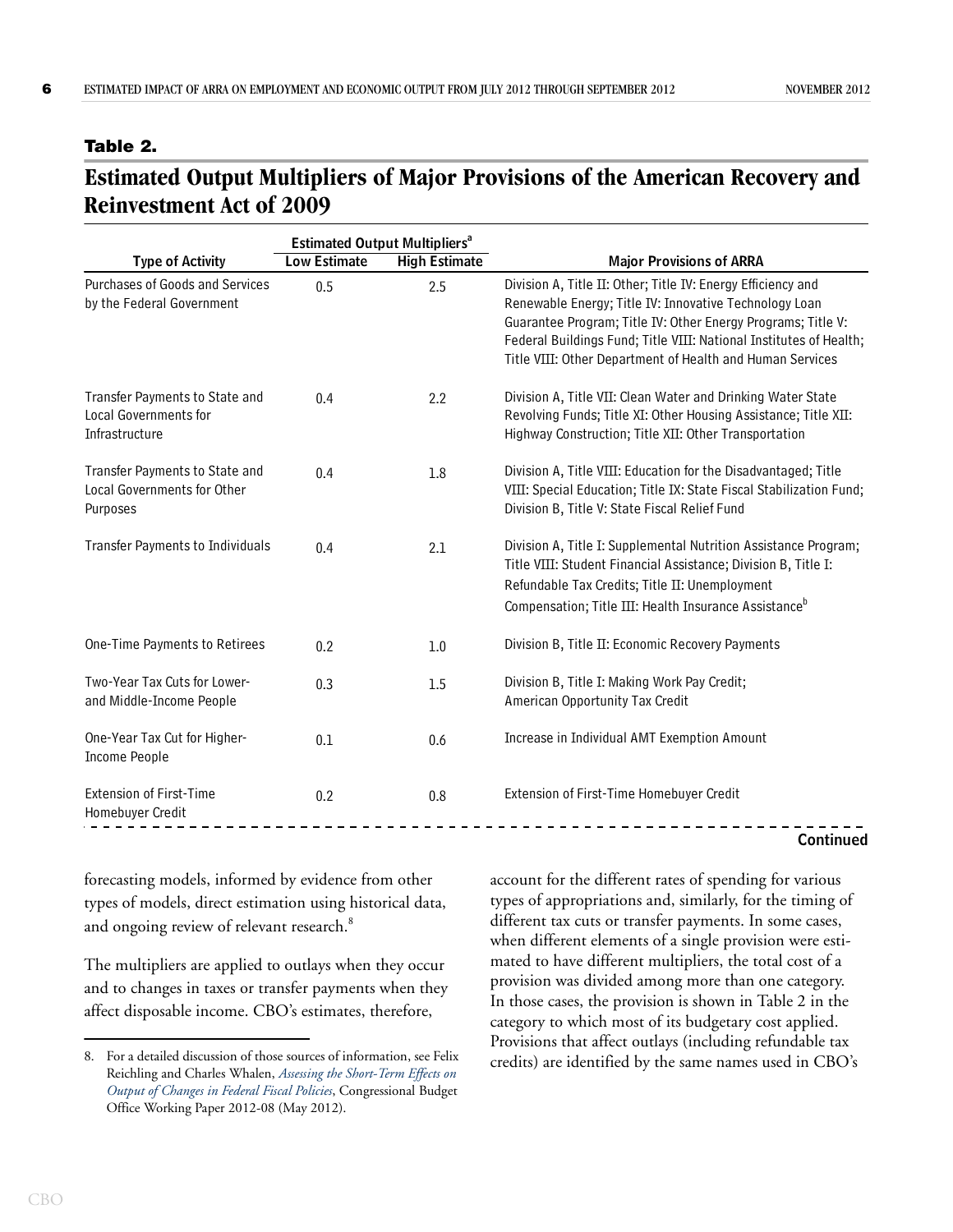**Table 2. Continued**

## **Estimated Output Multipliers of Major Provisions of the American Recovery and Reinvestment Act of 2009**

|                                                           |                     | <b>Estimated Output Multipliers<sup>a</sup></b> |                                                                                                                                                                                                                                                                                                                      |  |  |
|-----------------------------------------------------------|---------------------|-------------------------------------------------|----------------------------------------------------------------------------------------------------------------------------------------------------------------------------------------------------------------------------------------------------------------------------------------------------------------------|--|--|
| <b>Type of Activity</b>                                   | <b>Low Estimate</b> | <b>High Estimate</b>                            | <b>Major Provisions of ARRA</b>                                                                                                                                                                                                                                                                                      |  |  |
| Corporate Tax Provisions<br>Primarily Affecting Cash Flow |                     | 0.4                                             | Deferral and Ratable Inclusion of Income Arising from Business<br>Indebtedness Discharged by the Reacquisition of a Debt<br>Instrument; Clarification of Regulations Related to Limitations<br>on Certain Built-In Losses Following an Ownership Change;<br>Recovery Zone Bonds; Qualified School Construction Bonds |  |  |

#### Source: Congressional Budget Office.

Notes: Provisions affecting outlays (including refundable tax provisions) are identified by the same names used by CBO in its [cost estimate for](http://www.cbo.gov/doc.cfm?index=9989&zzz=38482)  [the conference agreement for H.R. 1, the American Recovery and Reinvestment Act of 2009](http://www.cbo.gov/doc.cfm?index=9989&zzz=38482) (February 13, 2009). Provisions affecting revenues—all of which are included in title I of the American Recovery and Reinvestment Act of 2009 (ARRA)—are identified by the names used in the Joint Committee on Taxation's (JCT's) estimate (see [www.house.gov/jct/x-19-09.pdf\)](http://www.house.gov/jct/x-19-09.pdf).

Some provisions include individual elements that have different multipliers, by CBO's estimate; in those cases, the provisions are listed with the multiplier used for the majority of the 2009–2019 budgetary cost.

The economic impact of three tax provisions with budgetary costs over \$5 billion was analyzed using a different methodology, and their effects cannot easily be summarized by a multiplier. Those provisions were titled "Extend by Three Years the Placed-in-Service Date for Each Section 45 Qualified Facility" and "One-Year Extension of Special Allowance for Certain Property Acquired During 2009" in JCT's estimate and "Health Information Technology" in CBO's estimate. Some other provisions, with total budgetary costs of less than \$7 billion, were included in the analysis but are not shown in the table.

AMT = alternative minimum tax.

- a. The output multiplier is the cumulative impact of spending under the provisions on gross domestic product over several quarters. The ranges shown in the table assume that the Federal Reserve is holding short-term interest rates about as low as possible and would not tighten monetary policy in response to a fiscal stimulus.
- b. This provision is a reduction in taxes, but it is treated as having the same economic impact as transfer payments to individuals.

cost estimate for the conference agreement on ARRA.<sup>9</sup> Provisions that affect revenues are identified by the names used in the revenue estimate prepared by the staff of the Joint Committee on Taxation for the same legislation.<sup>10</sup>

The estimates of ARRA's effects on output were translated into estimates of the effects on the unemployment rate, total employment, and FTE employment in a series of steps. First, the impact on the output gap—the percentage difference between actual and potential output—was calculated.<sup>11</sup> Next, the effect of the change in

the output gap on the unemployment rate was estimated using the historical relationship between those two measures.12 Then, the effect of changes in the unemployment rate on the labor force was taken into account: If unemployment declines and the economic environment improves, discouraged workers and people who have chosen to pursue activities such as education rather than work will tend to return to the labor force. Together, the estimated effect on the unemployment rate and the effect on the labor force were used to estimate the impact on the number of people employed. The change in FTE employment was then estimated using the historical

<sup>9.</sup> See Congressional Budget Office, [cost estimate for the conference](http://www.cbo.gov/publication/41762)  [agreement for H.R. 1, the American Recovery and Reinvestment](http://www.cbo.gov/publication/41762)  [Act of 2009](http://www.cbo.gov/publication/41762) (February 13, 2009).

<sup>10.</sup> See Joint Committee on Taxation, *Estimated Budget Effects of the Revenue Provisions Contained in the Conference Agreement for H.R. 1,* JCX-19-09 (February 12, 2009), [www.jct.gov/](http://www.jct.gov/
x-19-09.pdf) [x-19-09.pdf.](http://www.jct.gov/
x-19-09.pdf).

<sup>11.</sup> Potential output is the level of production that corresponds to a high rate of use of labor and capital.

<sup>12.</sup> Changes in the output gap affect unemployment gradually over several quarters. Initially, part of a rise in output shows up as higher productivity and hours per worker rather than as reduced unemployment.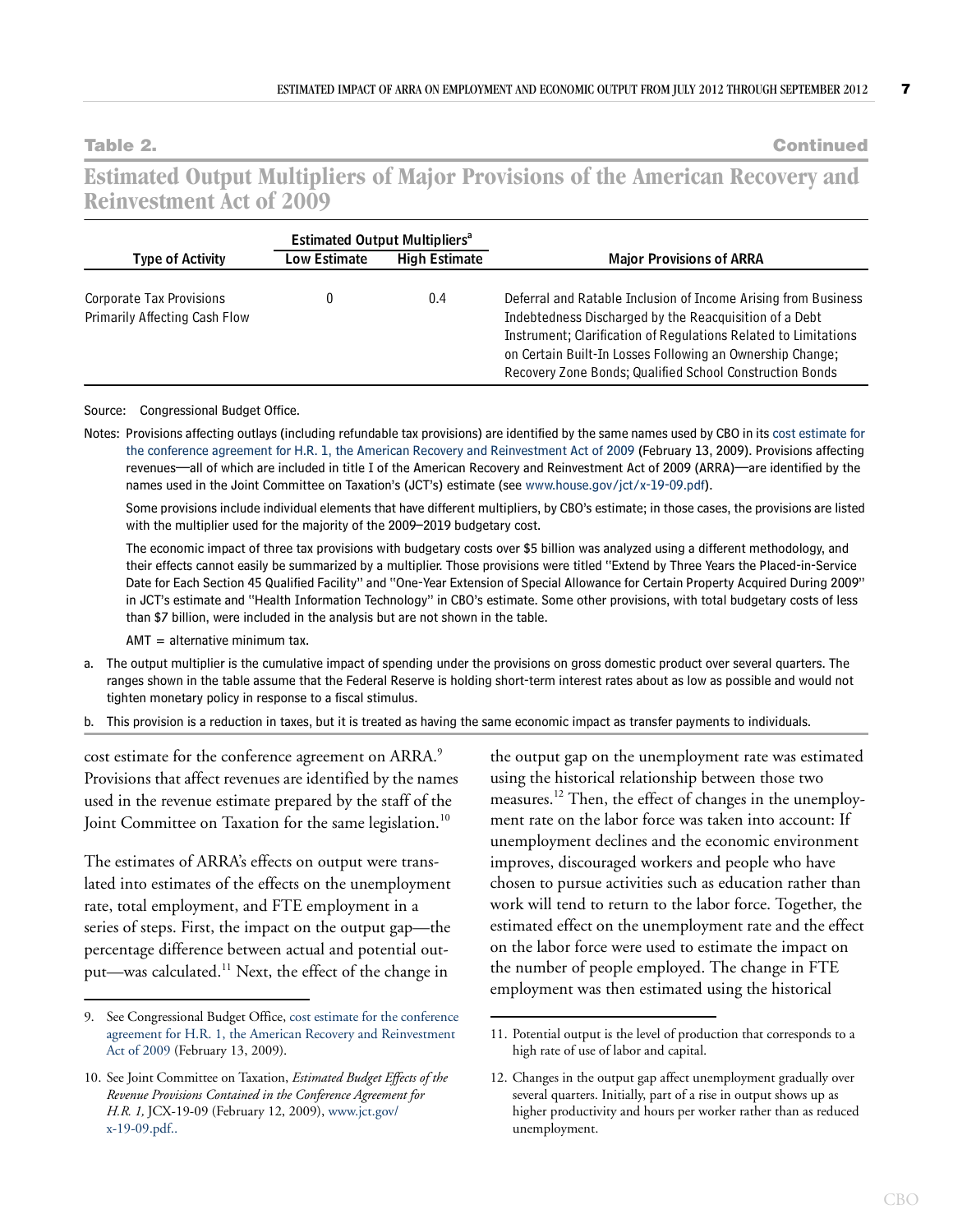relationship between changes in hours per employed worker and changes in the gap between the unemployment rate and CBO's estimate of the natural rate of unemployment.<sup>13</sup> Because higher spending and lower taxes can affect output and unemployment for some time after they occur, the impact of ARRA on employment in the third quarter of 2012 depended partly on the law's effect on spending and revenues in previous years.

A key advantage of the model-based approach used in this analysis is the ability to provide estimates of the total effects throughout the economy of the government spending, transfer payments, and tax cuts resulting from ARRA. By focusing on the net change in employment, that approach captures both the jobs created and the jobs retained as a result of ARRA.

A key disadvantage of the model-based approach is the considerable uncertainty about many of the economic relationships that are important in the modeling. Because economists differ on which analytical approaches provide the most convincing evidence about such relationships, they can reach different conclusions about those relationships. In addition, each study involves uncertainty about the extent to which the results reflect the true effects of a given policy or the effects of other factors. For those reasons, CBO provides ranges of estimates of ARRA's economic effects that are intended to encompass most economists' views and thereby reflect the uncertainty involved in such estimates.

### **Changes from CBO's Previous Estimates of the Impact of ARRA**

CBO's estimates of the economic effects of ARRA are identical to those the agency published in August 2012.<sup>14</sup> Although estimates of the quarterly budgetary effects of ARRA have changed slightly, the differences are not significant enough to change CBO's estimates of the economic effects of ARRA on real GDP, unemployment, and employment.

# **ARRA's Long-Run Effects**

In contrast to its positive near-term macroeconomic effects, ARRA will reduce output slightly in the long run, CBO estimates—by between zero and 0.2 percent after 2016. But CBO expects that the legislation will have no long-term effects on employment because the U.S. economy will have a high rate of use of its labor resources in the long run.<sup>15</sup>

ARRA's long-run impact on the economy will stem primarily from the resulting increase in government debt.<sup>16</sup> To the extent that people hold their wealth in government securities rather than in a form that can be used to finance private investment, the increased debt tends to reduce the stock of productive private capital. In the long run, each dollar of additional debt crowds out about a third of a dollar's worth of private domestic capital, CBO estimates. (The remainder of the rise in debt is offset by increases in private saving and inflows of foreign capital.) Because of uncertainty about the degree of crowding out, however, CBO's range of estimates of ARRA's long-run effects reflects the possibility that the extent of crowding out could be more or less than one-third of the added debt.

Over the long term, the output of the economy depends on the stock of productive capital, the supply of labor, and productivity. The less productive capital there is as a result of lower private investment, the smaller will be the nation's output over the long run.

The effect of the crowding out of some private investment under ARRA will be offset somewhat by other factors. Some of ARRA's provisions, including its funding for roads and highways, may add to the economy's

<sup>13.</sup> The natural rate of unemployment is the rate that arises from all sources except cyclical fluctuations in economywide demand for goods and services.

<sup>14.</sup> See Congressional Budget Office, *[Estimated Impact of the Ameri](http://www.cbo.gov/publication/43552)[can Recovery and Reinvestment Act on Employment and Economic](http://www.cbo.gov/publication/43552)  [Output from April 2012 Through June 2012](http://www.cbo.gov/publication/43552)* (August 2012).

<sup>15.</sup> The reduction in GDP is therefore estimated to be reflected in lower wages rather than less employment, as workers will be slightly less productive because the capital stock will be slightly smaller. See Congressional Budget Office, [letter to the Honorable](http://www.cbo.gov/publication/20474)  [Judd Gregg concerning the estimated macroeconomic impacts of](http://www.cbo.gov/publication/20474)  [H.R. 1 as passed by the House and the Senate](http://www.cbo.gov/publication/20474) (February 11, 2009). CBO has not updated those estimates.

<sup>16.</sup> For a discussion of the long-run effects of other debt-financed policies for boosting output and employment, see statement of Douglas W. Elmendorf, Director, Congressional Budget Office, before the Senate Committee on the Budget, *[Policies for Increasing](http://www.cbo.gov/publication/42717)  [Economic Growth and Employment in 2012 and 2013](http://www.cbo.gov/publication/42717)* (November 15, 2011).